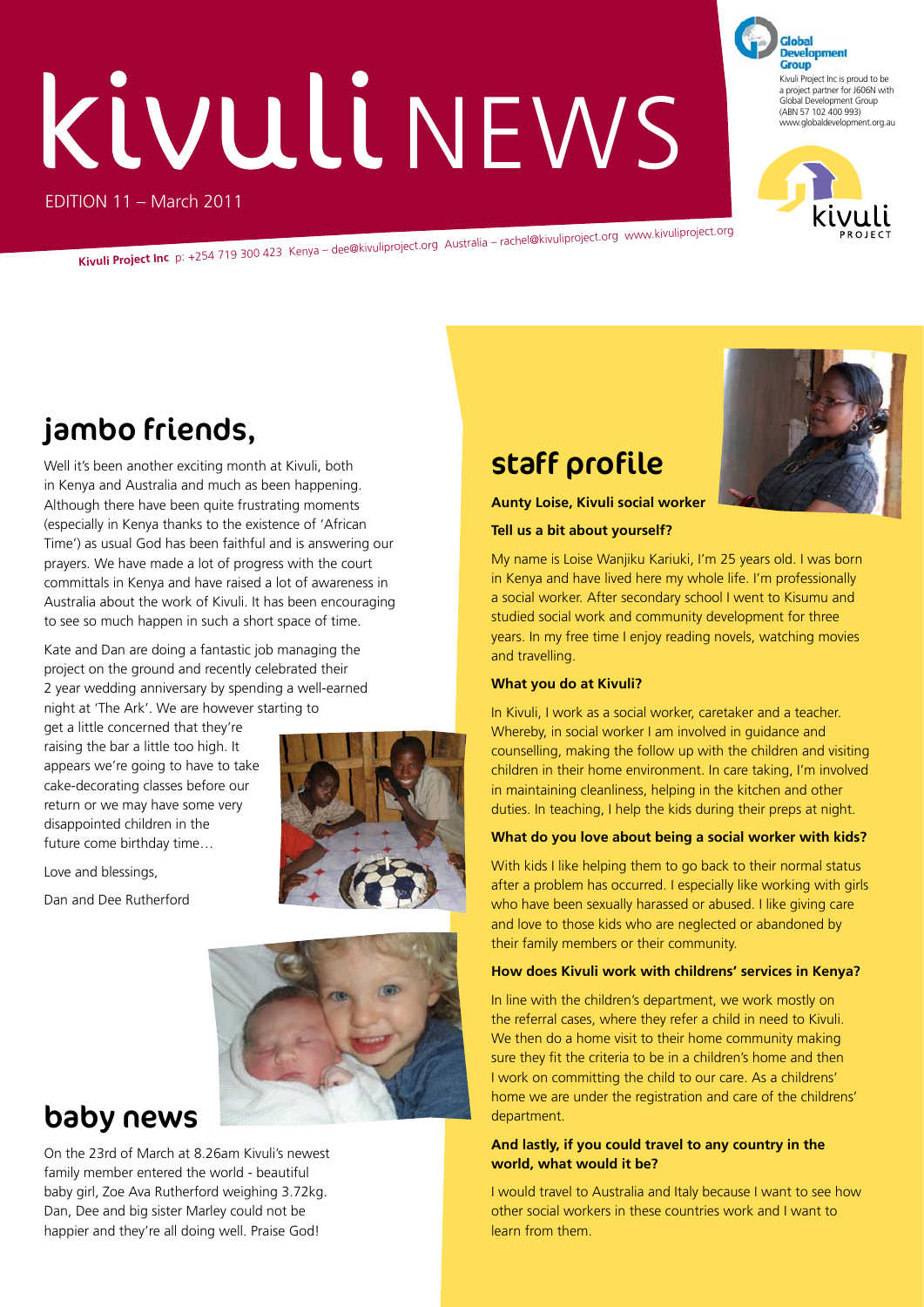## committals

For the last few months the Kivuli staff have been busy preparing for the children to be committed to Kivuli's care. This means that each of the children have a court order making Kivuli their legal guardian. It has been a long preparation process, involving home visits, collecting required chiefs letters, filling in lots of paper work and preparing reports. In the required documentation we have had to prove that the children do require 'care and protection' and therefore need to be at a children's home such as Kivuli.

Once we had completed all the preparation we were ready to bring our children to court, for a magistrate to commit them to Kivuli. Thankfully we were able to organise a magistrate, court clerk and a prosecutor to come to Kivuli to have the



case, otherwise the process of transporting all 40 kids to court would have proved quite difficult!

After many cancellations and case adjournments, we had seven official people arrive at Kivuli wearing suits (3 from the court and 4 from the children's department) and the Kivuli dining hall was transformed into a courtroom. The kids had a special day off school for the occasion and they spent the morning cleaning and making the place spick and span for our

guests. Most of the kids had little idea about what 'court' meant, so we spoke to them about what might happen, how to behave and how to look presentable for the occasion.

Upon the arrival of the magistrate, the kids stood up and greeted her in a very polite way. They also sang some songs for their guests and answered all their questions. Each of the children's names were read out individually and the children stood to be witnessed by the magistrate. The kids were a



little frightened of all the scary adults in their posh looking outfits, however they did a great job and did exactly as they were asked.

Although we are still waiting for the final paper work to come through, all the Kivuli staff are very grateful that court has finally visited and we are so close to having the kids committed – a big step for Kivuli!







## highlights for the month of march – kenya

- Much needed rain has arrived the excess amount of dust that was around is now turning to mud!
- The boy's dorm had a visit from a poisonous African frog. There were squeals from the girls who ran away and laughter from the boys as they tried to catch it and kill it!
- We have MORE baby rabbits we now have about 20 rabbits altogether!
- Games days at school no lessons just sport all day.
- We have a new class 8 study room, with Kivuli-built table and chairs, a special place for the older kids to study as they prepare for their important exams.
- A church service by the river followed by picnic lunch and swimming.
- Receiving a special newsletter from Uncle Dan and Aunty Dee.
- Attendance at a meeting for staff from other local children's homes – great support for us here at Kivuli, to hear stories and share ideas.
- New prospects for purchasing land have arisen and we are praying that we will have good news to share very soon.
- This month we celebrated 6 of the kid's birthdays Happy Birthday Virginia, Benson, Sue, James M, Jimmy and Cyrus! Lots of yummy cake for everyone!